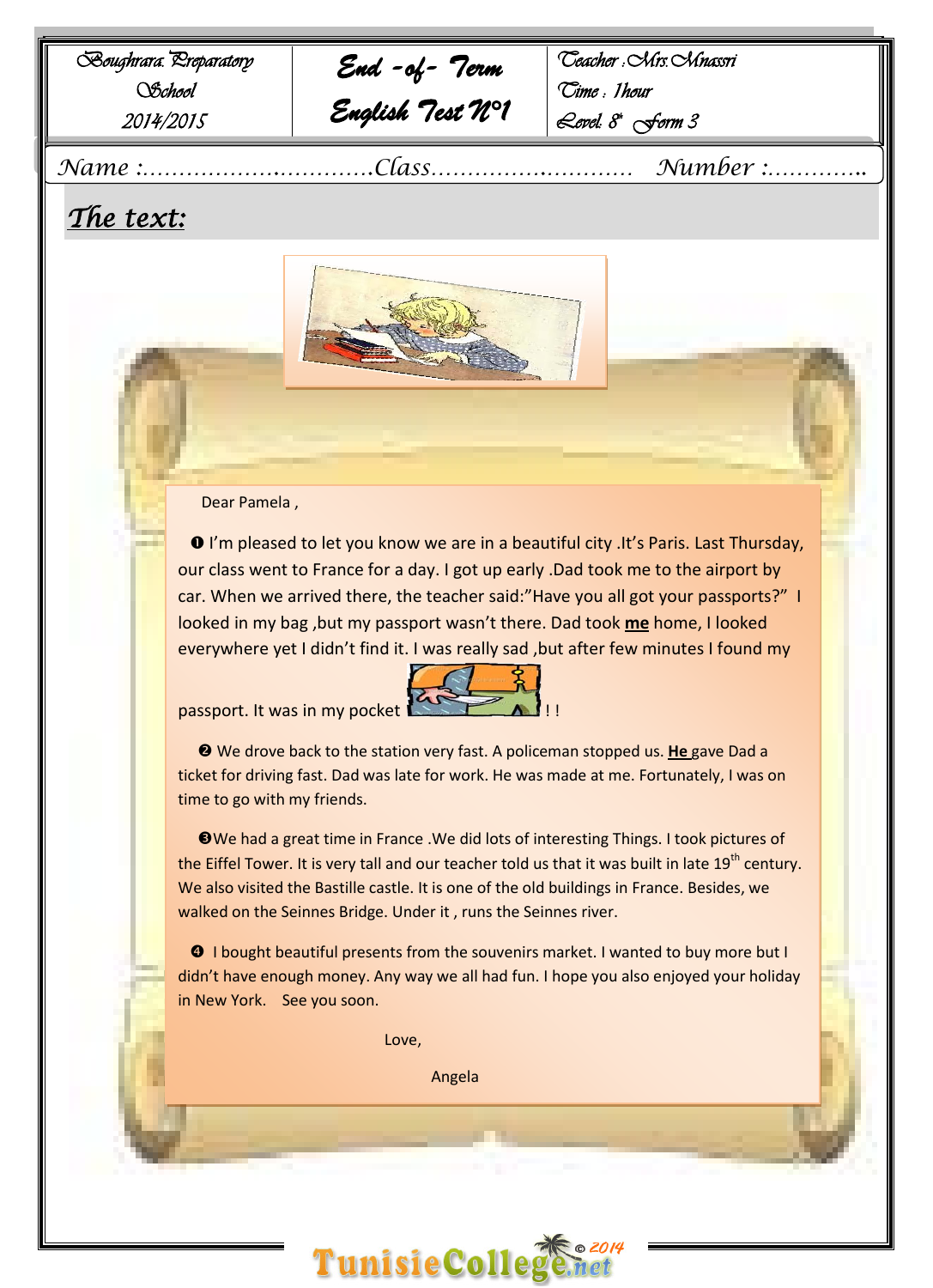# 1/Read the text and tick ( $\boxtimes$ ) the correct option : (0,5 mk) *The Questions: ( 6 marks) Angela went on a trip to Paris with*  **: a) her father. b) her friends and teacher. c) Pamela**  2/Read the text and write "True " or "False" :( 1mk) **A-Angela didn't buy gifts from Paris. [....................] B- The policeman stopped the father because he was driving fast. [...................]**  3/ Complete the following paragraph with words from the text: (2mks)

Last ............................., I got up early . I went to the ................................. by car. When I arrived there , I didn't find my ................................ I was really sad . I didn't want to miss the flight. Fortunately , I found it later on. It was in my .............................**.**

### 4/ Read the text and circle the correct option: (1mk)

*Dad was mad at me* (paragraph) means : **he was happy** .

**he was hungry.**

**he was angry** .

#### 5/ What do the underlined words in the text refer to ? Match each word with the appropriate relevance: (1mk)

| A                                                                                                       | (B)                                                                 |  |
|---------------------------------------------------------------------------------------------------------|---------------------------------------------------------------------|--|
| 1) $\mathbf{M}\mathbf{e}$ (paragraph $\mathbf{0}$ ) refers to<br>2) He (paragraph $\bullet$ ) refers to | A/The father<br><b>B/The teacher</b><br>C/The policeman<br>D/Angela |  |

6/ Read Paragraph (3) and find synonyms to the following words: (1mk)

Ancient =...............................................

Hundred years=.......................................

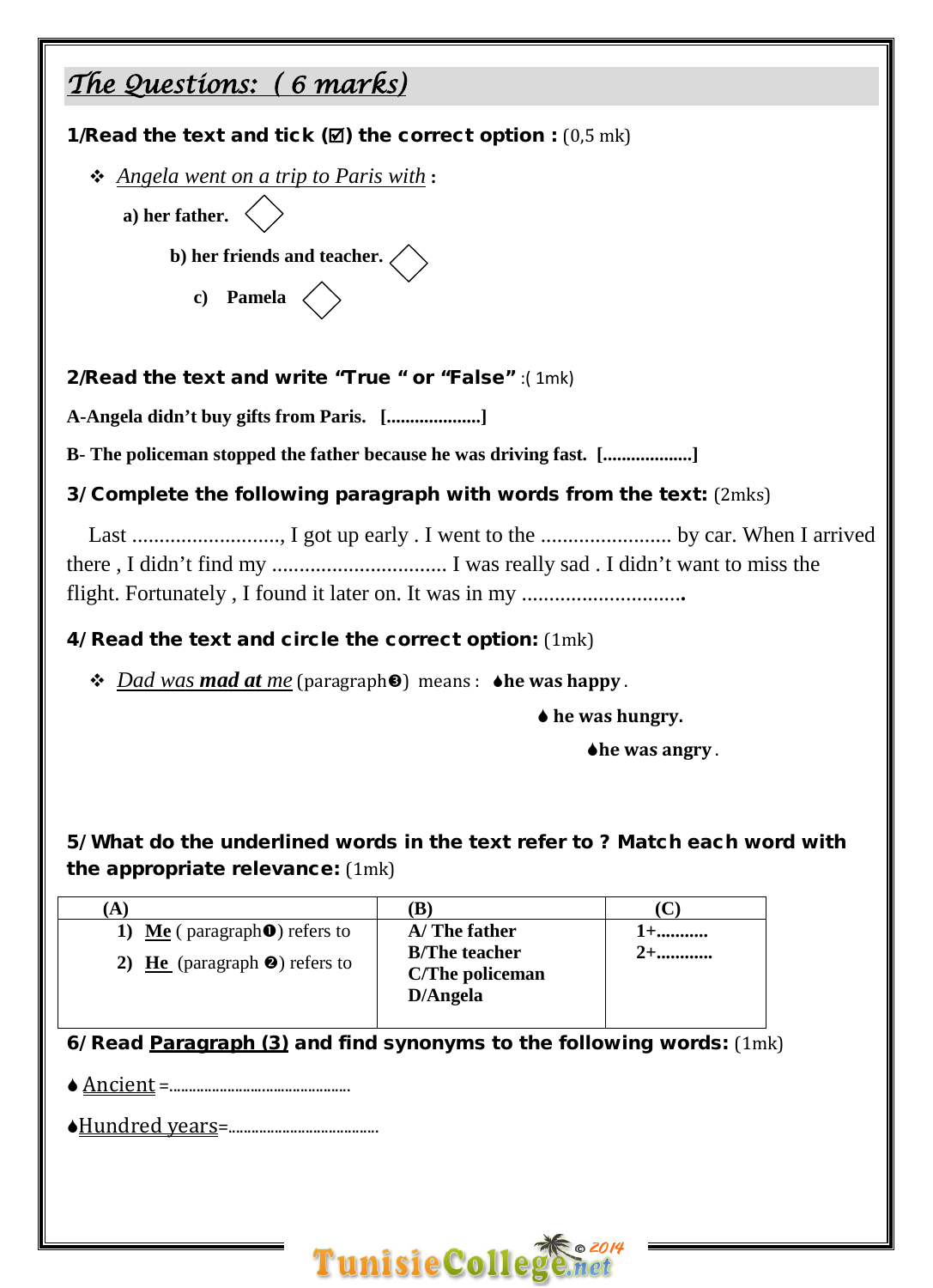## *Language: (8 marks)*

#### 1/ Fill in the blanks with the appropriate words from the list: (3,5mks)

#### **reset/ nice/airport/seven/card/Are/call**

#### *Sandra is on the plane .*

**Sandra :** Execuse me, Madam. What time is it please? **Mrs.Johnson :** Ok ,let me see .It's half past ...................................... **Sandra:** I must ..................................my watch. **Mrs.Johnson:** ………………..…you travelling alone ? **Sandra:** Yes, I am. But my sister will wait for me at the …………………………… **Mrs.Johnson:** Oh !that sounds good. Well, here is my  $\bullet$  .......................Give me a  $\bullet$  .......................if you need anything.

**Sandra:** Thank you .

**Mrs;Johnson:** Not at all .have a………………………..trip.

#### 2/ Circle the correct options : (2,5 mks)

 This is my **(one/many/first)** trip to this city of lords and chimney sweeps. As I was raising four **(child/ children /son),** everyone else seemed to slip away to London except me. The London I've finally discovered is really amazing. One of London's **(sights/sightseeing/ sightseer),** I didn't miss was the London **(Plane /Eye//Ship**); the huge wheel that gave me a chance to enjoy unforgettable views especially the view of the **( River/Palace/Castle)** Thames which divides Greater London almost in half .

#### 3/ Put the words between brackets in the appropriate tense or form : (2,5 mks)

| our $(know) \otimes  \otimes  \otimes  \otimes $ and to $(discovering) \otimes  \otimes  \otimes  \otimes $ new places. At 2 p.m I |  |  |
|------------------------------------------------------------------------------------------------------------------------------------|--|--|
|                                                                                                                                    |  |  |
|                                                                                                                                    |  |  |
|                                                                                                                                    |  |  |

# *Writing: (6 marks)*

1/ Reorder the following words to get coherent sentences: (2mks)

- **she/ tomorrow /will/Camden/ to /go/Market: ………………………………………………**
- **week/ they /visited/ last /the / Palace / Westminster: ………………………………………**

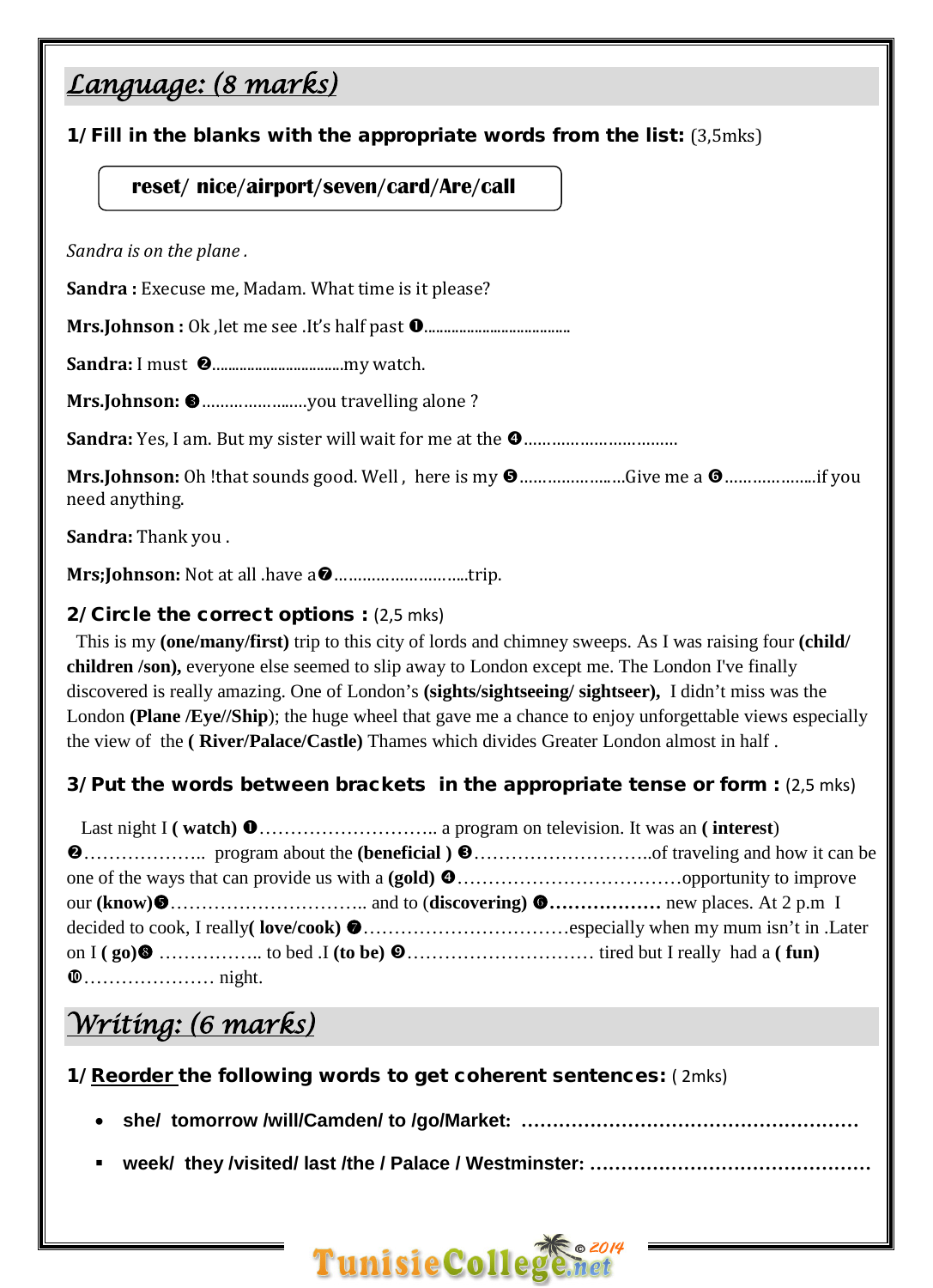

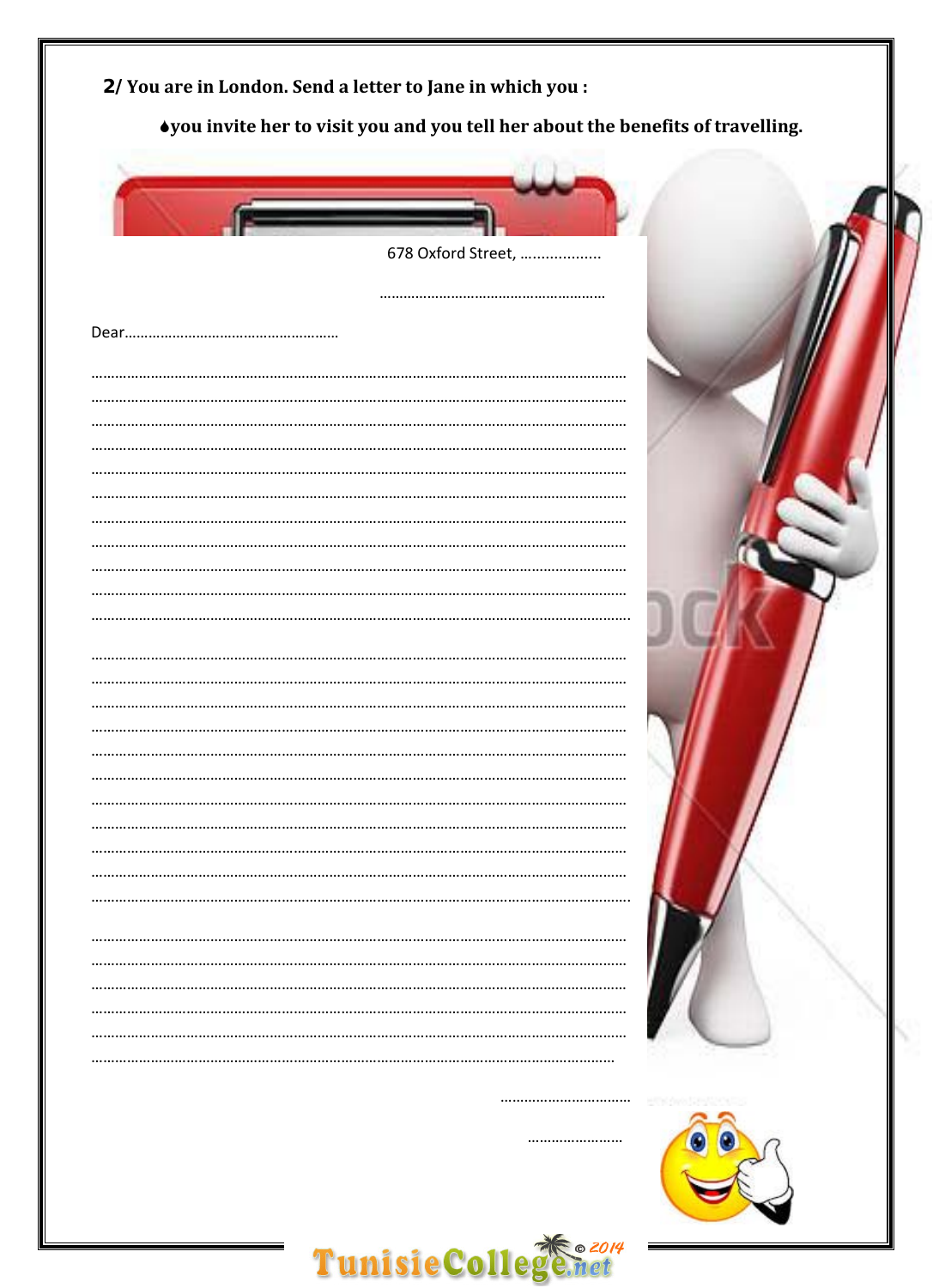